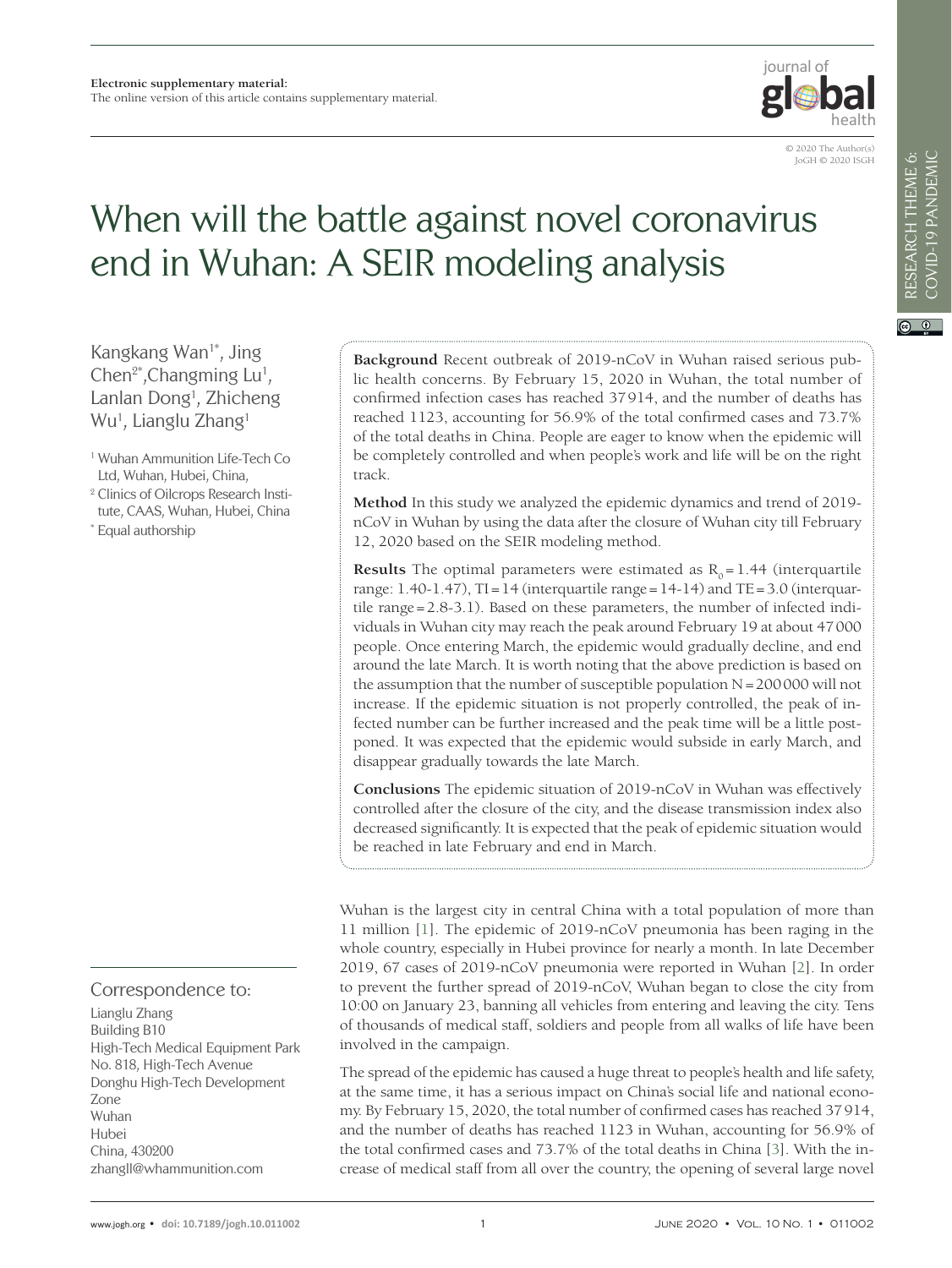RESEARCH THEME 6: COVID-19 PANDEMIC

RESEARCH THEME 6:<br>COVID-19 PANDEMIC

hospitals, and the adoption of anti epidemic measures, more patients can get efficient and timely treatment. The number of confirmed cases increased sharply on February 12 and 13, while the total number of suspected cases decreased gradually [\[3](#page-5-2)].

People are eager to know when the epidemic will be completely controlled and when people's work and life will be on the right track. In order to help the public to understand the future trend of the epidemic, we analyzed the epidemic dynamic and trend of 2019-nCoV in Wuhan city by using the SEIR modeling method based on the actual data and published references.

## **METHODS**

### Epidemic transmission model

The SEIR model is a classical epidemic model for the flows of people between four states: susceptible (S), exposed (E), infected (I), and recovery (R). Each of those variables represents the number of people in those groups. The relationship among the four groups is elucidated in **[Figure 1](#page-1-0)**, where β*1* is the probability of S to E after I contacts S, γ*1* is the probability of E to I, and γ*2* is the probability of I to R. Since 2019-nCoV is also infectious in the incubation period, we introduced parameter β*2* here to represent the probability of S to E after E contact S. We used the "susceptible – exposed – infected – recovered" model [[4](#page-5-3)] to describe the prevalent characteristics of 2019-nCoV in Wuhan.

This is an ordinary differential equation model, described by the following equations:

$$
dS_{\omega}/d_{\omega} = -\beta_1 \times I_{\omega} \times (S_{\omega}/N) - \beta 2 \times E_{\omega} \times (S_{\omega}/N)
$$
  
\n
$$
dE_{\omega}/d_{\omega} = \beta_1 \times I_{\omega} \times (S_{\omega}/N) + \beta 2 \times E_{\omega} \times (S_{\omega}/N) - \gamma_1 \times E_{\omega}
$$
  
\n
$$
dI_{\omega}/d_{\omega} = \gamma_1 \times E_{\omega} - \gamma_2 \times I_{\omega}
$$
  
\n
$$
dR_{\omega}/d_{\omega} = \gamma_2 \times I_{\omega}
$$

Among which, *S(t)*, *E(t)*, *I(t)* and *R(t)* represent the number of people in the group of the susceptible, the exposed, the infected and the recovered on the day t, respectively. N is the total number of possible contact people, which is assumed to be fixed and  $N = S + E + I + R$ .

## Estimation of parameters for the model

Parameters β*1*, β*2*, γ*1* and γ*2* were estimated according to the reference [\[4](#page-5-3)] using the formula below:

 $\beta_1 = R_0 / TI$  $\beta_2 = R_0 / TE$  $γ<sub>1</sub> = 1/TE$  $\gamma_i = 1/TI$ B<sub>2</sub>

<span id="page-1-0"></span>

**Figure 1.** Relationship among four groups according to SEIR model.

among which,  $\mathrm{R}_0$  is the basic reproduction number, TI is the time of infectious period, TE is the time of incubation period, and  $\beta_1$ ,  $\beta_2$ ,  $\gamma_1$  and  $\gamma_2$  share the same meanings as in [Figure 1](#page-1-0).

The optimal TE, TI, and  $\text{R}_{\text{o}}$  values were estimated by setting TE at the range of 1-7, TI at 1-14, and R0 at 1-5 according to the [[5,](#page-5-4)[6](#page-5-5)]. For TI and TE, the values were taken with step=0.1 in their respective intervals. For  $R_0$ , the values were taken with step=0.01 from 1 to 5. Since there are three parameters in the model, we defined the value of TE, TI and  $R_0$  as a parameter combination. The number of individuals infected  $(\hat{\mathbf{l}})$  and recovered  $(\hat{\mathbf{R}})$  for each parameter combination was calculated by substituting the values of these three parameters into the SEIR model. The root mean squared error (RMSE) of each parameter combination was calculated by following formula:

RMSE<sub>(I)</sub> = sqrt[1/n×(
$$
\hat{I}-I
$$
)]  
RMSE<sub>(R)</sub> = sqrt[1/n×( $\hat{R}-R$ )]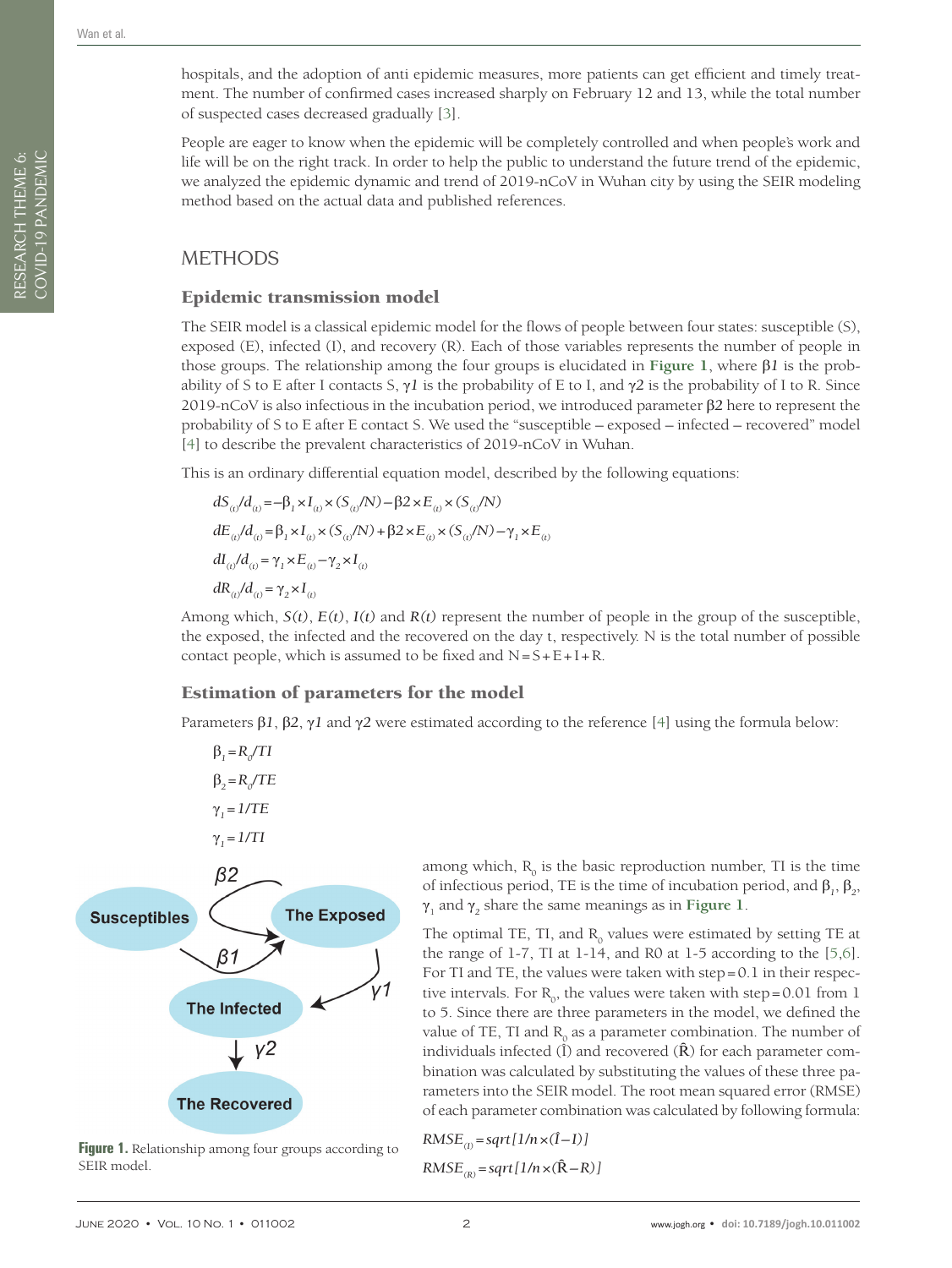<span id="page-2-0"></span>**Table 1.** Number of the infected and the recovery at specific date in Wuhan\*

| 425<br>495<br>572 | 28<br>31                                 |
|-------------------|------------------------------------------|
|                   |                                          |
|                   |                                          |
|                   | 39                                       |
|                   | 40                                       |
| 698               | 42                                       |
| 1590              | 45                                       |
| 1905              | 75                                       |
| 2261              | 82                                       |
| 2639              | 103                                      |
| 3215              | 139                                      |
| 4109              | 171                                      |
| 5142              | 224                                      |
| 6384              | 303                                      |
| 8351              | 368                                      |
| 10117             | 431                                      |
| 11618             | 534                                      |
| 13603             | 698                                      |
| 14982             | 877                                      |
| 16902             | 1044                                     |
| 18454             | 1206                                     |
| 19588             | 1377                                     |
| 32944             | 1915                                     |
|                   | 618<br>*Source: http://wjw.hubei.gov.cn/ |

where  $\hat{I}$  and  $\hat{R}$  are estimated number of the infected and the recovered, I and R are real number of the infected and the recovered we collected. For all combinations of these three parameters, we selected the parameters which had the smallest value of  $RMSE_{\text{on}} + RMSE_{\text{on}}$  as the optimal TE, TI, and  $R_{0}$ . In order to avoid model over-fitting with this method, we randomly sampled 80% of the data for fitting each time, and repeated this for 100 times, and finally we used the average of the fitted TI, TE and  $\rm R_{_0}$  for 100 times as the model's optimal TI, TE and  $\rm R_{_0}.$ 

#### Data source

The data were collected from the official website of Hubei Provincial Health Committee [\(http://wjw.hubei.gov.cn/](http://wjw.hubei.gov.cn/)) [[3\]](#page-5-2), and shown in **[Table 1](#page-2-0)**. We used the data of 22 days from January 22 to February 12 when Wuhan city was shut down and all the public transportation was suspended.

For construction of the model, data of 22 days were divided into two stages. The first stage is from January 23 to February 7, and the second stage is from February 8 to February 12. During the second stage, Wuhan city took a number of measures, including timely diagnosis, timely treatment and effective isolation of the infected population, which will have an important impact on the parameters of the model.

#### Initial parameter settings

To establish the model, we first estimated the parameters of the susceptible (S), the exposed (E), the infected (I) and the recovery(R) based on the latest data available on February 12: N=200000, which is the total number of potential close contacts in Wuhan on February 12. S=N–I, in which S is the number of the susceptible and I is the number of the infected.

 $I_{(0)}$  = 425, which is the number of susceptible individuals at the beginning of the model run.

 $E_{(0)}$  = 426, which is the number of exposed individuals at the beginning of the model run  $R_{(0)}$  = 28, which is the number of recovered individuals at the beginning of the model run.

## RESULTS

#### Epidemic prediction based on SEIR model

The epidemic of the novel coronavirus pneumonia in Wuhan was studied by SEIR modeling. The results showed that, at the time when Wuhan was closed, the number of initially infected individuals was  $I_{(0)}$  = 425, the number of initially exposed individuals was  $E_{(0)}$  = 426, and the number of initially recovered patients was  $R_{\text{on}} = 28$ .

<span id="page-2-1"></span>Next, we separated the data into two stages: January 22-February 7 and February 8-February 12. In the first stage, TI=14 (interquartile range=14-14), TE=3.0 (interquartile range=2.8-3.1),  $R_0 = 1.44$  (interquartile range=1.40-1.47) (**[Figure 2,](#page-2-1)** Appendix S1 in the **[Online Supplementary Document](#page-5-6)**). The data



**Figure 2.** Distribution of the R0 (**Panel A**), TI (**Panel B**) and TE (**Panel C**) for 100 random samplings.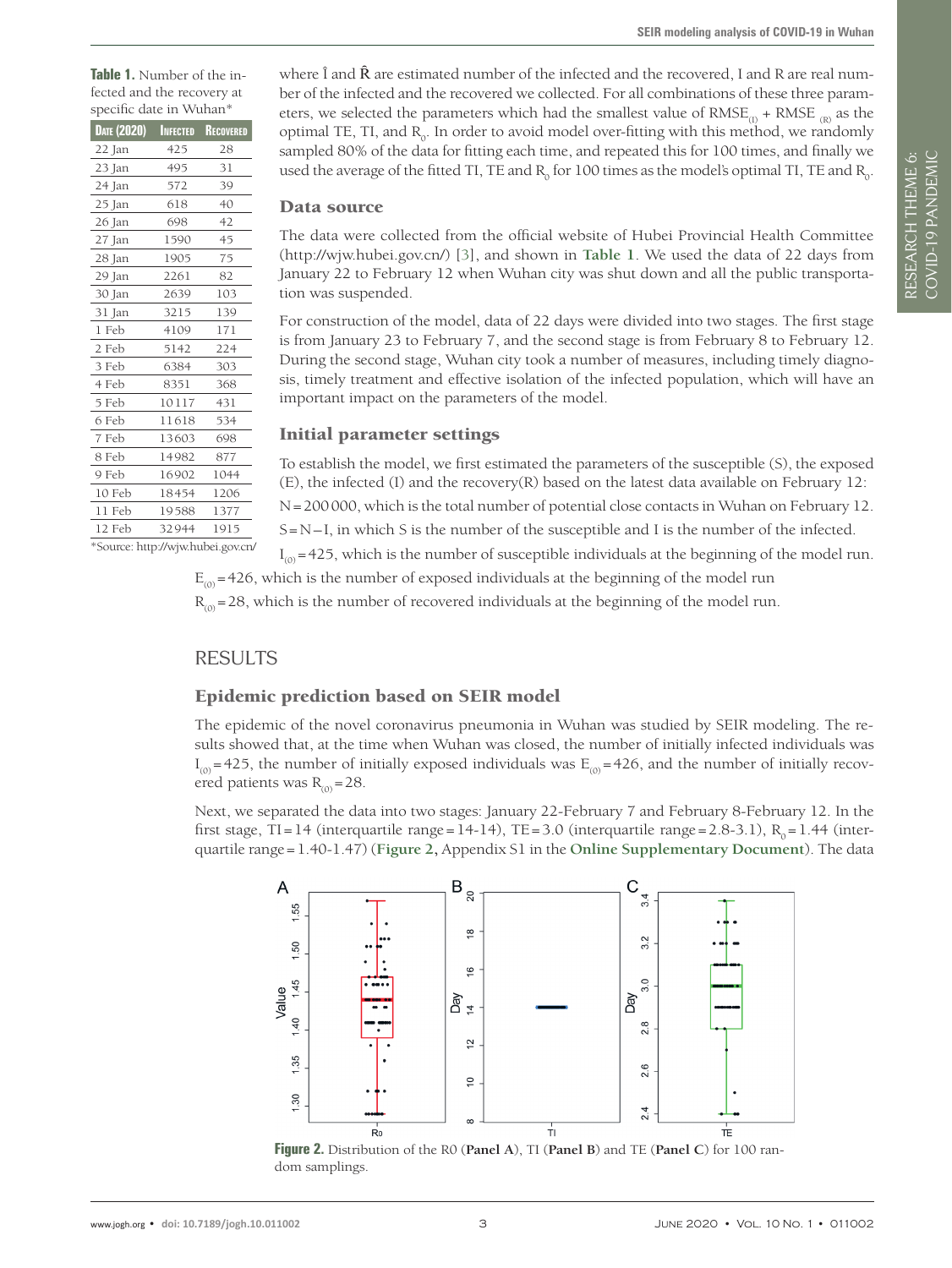RESEARCH THEME 6: COVID-19 PANDEMIC

RESEARCH THEME 6:<br>COVID-19 PANDEMIC

showed that the infectious time of the infected person (I) is 14 days, and the incubation period is about 3 days, which is close to the data (mean TI=6.4 days, min-max=0-24 days) estimated in the reference [[7](#page-5-7),[8](#page-5-8)]. The propagation base  $R_0$  of this study is 1.44, which is significantly lower than the  $R_0$  estimated by other papers before the closure of Wuhan [[9](#page-5-9)[-11](#page-5-10)].

In the second stage (after February 8), we set the number of susceptible population N to be fixed at 200000, and the infection cycle of infected population decreased from 14 days to 4 days, ie, TI=4, which was estimated according to the data of 5 days from February 8 to February 12, so as to get the epidemic development trend of 90 days since January 22, including the number of infected people, the number of latent people and the number of recovered people (**[Figure 3](#page-3-0),** Appendix S2 in the **[Online Supplementa](#page-5-6)[ry Document](#page-5-6)**). The results showed that the number of infected people increased slowly in the early stage (January 22 – January 31), but during February 1 – February 12, the number of infected people increased rapidly, which is expected to peak around February 19, reaching about 47000 people. Subsequently, the number of infections will decrease. Once entering March, the epidemic would gradually decline, and the epidemic would end around the end of March. It is worth noting that the above prediction is based on the assumption that the number of susceptible population  $N=200000$  will not increase.

<span id="page-3-0"></span>In **[Figure 3](#page-3-0)** and **[Figure 4](#page-4-0)**, red line indicates the trend of cumulative infection number over time, blue line is the trend of cumulative rehabilitation number over time, and green line is the trend of cumulative latent number over time. Vertical dash line indicates the peak time of cumulative infection number.



Figure 3. Epidemic trend of 2019-nCoV within 90 days after the closure of Wuhan.

If the epidemic situation is not properly controlled, the number of susceptible population will continue to increase on the basis of current N=200000. If the number of susceptible population increases to N=300000, and other parameters remain unchanged, the peak number can increase to 75000, and the epidemic peak time will also be postponed at around February 21 (**[Figure 4](#page-4-0)**). If it is increased to N=400000 and other parameters remain unchanged, the peak number can be increased to 100000, and the epidemic peak will be postponed to around February 22 (**[Figure 4](#page-4-0)**). Even in both cases, the epidemic would subside in early March, and disappear gradually towards the late March.

#### **DISCUSSION**

Although some modeling studies on the epidemiological characteristics of 2019-nCoV epidemic have been reported so far, they had some limitations, such as the data come from the early stage of the epidemic. Due to the rapid change of the epidemic situation and the closure of Wuhan on January 23, many parameters related to the model have also changed, which affect the applicability and reliability of the model. This study used the latest 2019 nCoV data in Wuhan area, analyzed the epidemiological characteristics of 2019 nCoV epidemic after Wuhan city was shut down. Compared with other studies, the R<sup>0</sup> value produced in this study is smaller, indicating that the closure and subsequent measures have played an important role in the spread of the epidemic.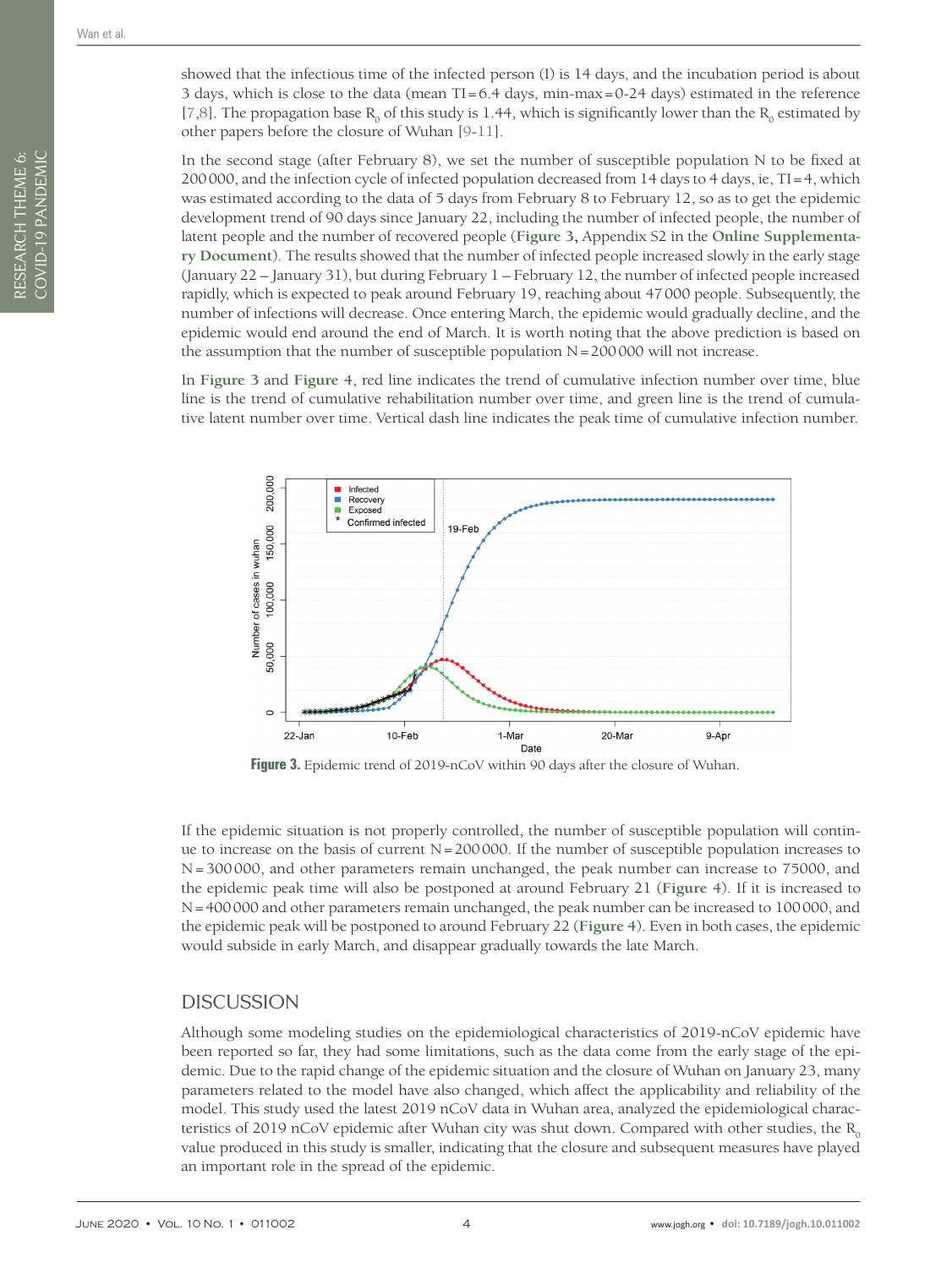<span id="page-4-0"></span>

**Panel A.** Assuming the number of susceptible people n=300000. **Panel B.** Assuming the number of suspectible people n=400000.

The infection time index (TI) obtained in this study was higher than that of SARS [[12](#page-5-11)] and MERS [[13](#page-5-12)], but lower than that of 2019-nCoV in literatures [\[14](#page-5-13)] reported earlier. This result may be related to the sudden outbreak of the epidemic, the lack of medical resources for early response, and the failure of timely diagnosis and treatment of infected patients. A large number of mild patients and asymptomatic virus carriers were not isolated in time. The incubation period (TE) is about 3 days, which is close to the data in the reference [[14](#page-5-13)].

According to the latest reported data, the cumulative number of people infected on February 13 and 14 was 35991 and 37914 respectively, which is close to the number predicted by our estimation (Appendix 2 in the **[Online Supplementary Document](#page-5-6)**). According to this study, the number of infected people will reach the peak in February 19 at about 47000 infected individuals. It should be noted that the development of the epidemic is rapid, especially with the external factors involved, the model-related parameters are also dynamically changing. Therefore, with the latest data being added, the values of  $\mathrm{R}_0^{\mathrm{}}$ , TI, and TE will also be changed. It is foreseen that both  $R_{\rm o}$  and TI will further decline, which means that breakthroughs in the epidemic should be gradually arrived.

## CONCLUSIONS

With the implementation of more follow-up measures, including strict restrictions on people going out, accelerating the treatment of infected individuals, and clinical trials of new drugs, the development of 2019-nCoV epidemic in Wuhan will be effectively controlled, and the number of infected individuals will gradually decrease. It was expected that the epidemic would subside in early March, and disappear gradually towards the late March. If the epidemic situation is not properly controlled, the peak of infected number can be further increased and the peak time will be a little postponed.